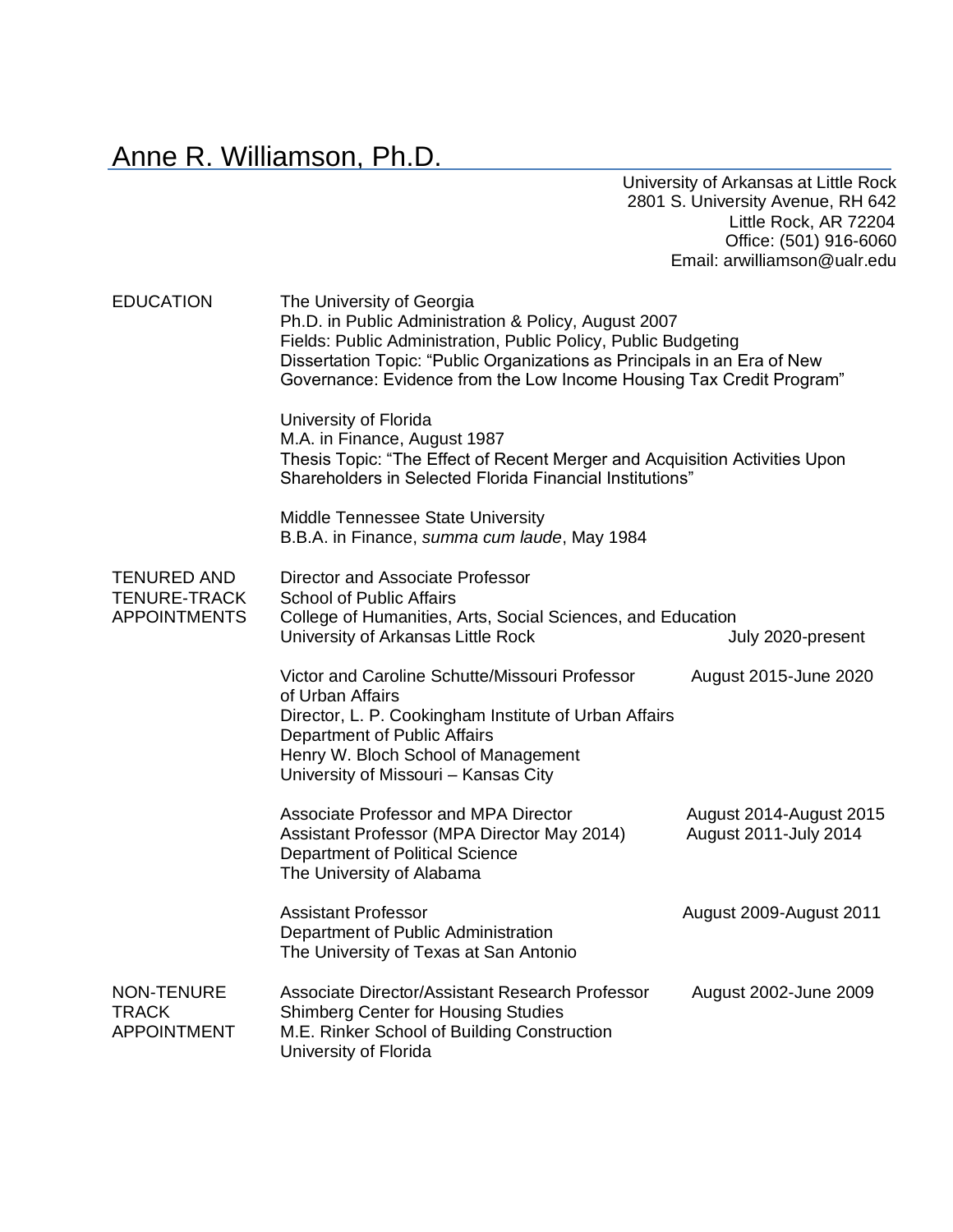| <b>TEACHING</b>                                         | University of Missouri-Kansas City<br>PA 5525 Financial Accountability and Policy<br>PA 5526 The Politics of Administration<br>PA 5535 Urban Policy and Administration<br>PA 5541 Public Policy Development and Analysis<br>PA 5552 Community Organizations and Public Policy<br>PA 5620A Literature of Public Affairs & Administration (doctoral seminar) |
|---------------------------------------------------------|------------------------------------------------------------------------------------------------------------------------------------------------------------------------------------------------------------------------------------------------------------------------------------------------------------------------------------------------------------|
|                                                         | The University of Alabama<br>PSC 664 Public Policy Analysis<br>PSC 665 Urban Administration<br>PSC 666 Political Economy & Public Policy<br>PSC 667 Public Budgeting<br>PSC 361 Fiscal Policy & Budgeting<br>PSC 101 Introduction to Politics                                                                                                              |
|                                                         | The University of Texas at San Antonio<br>PAD 5363 Public Financial Management<br>PAD 5383 Housing Policy<br>PAD 5393 Economics for Public Affairs<br>PAD 5563 Urban Planning Methods<br>PAD 6923 Applied Research                                                                                                                                         |
|                                                         | University of Florida<br>POS 6146 Urban Politics<br>POS 6933 Policy Implementation<br>BCN 6756 Housing Economics & Policy                                                                                                                                                                                                                                  |
| <b>PUBLIC</b><br><b>MANAGEMENT</b><br><b>EXPERIENCE</b> | Development Manager, Office of Affordable Housing,<br>Georgia Department of Community Affairs, Atlanta, GA, 2000-2001.                                                                                                                                                                                                                                     |
|                                                         | Director, Office of Research & Analysis, Georgia Department of Community<br>Affairs, Atlanta, GA, 1996-1998.                                                                                                                                                                                                                                               |
| <b>SELECTED</b><br><b>OTHER</b><br><b>EXPERIENCE</b>    | Program Coordinator, Carl Vinson Institute of Government, The University<br>of Georgia, Athens, GA, 1995-1996.                                                                                                                                                                                                                                             |
|                                                         | Research Coordinator, Carl Vinson Institute of Government, The University<br>of Georgia, Athens, GA, 1994-1995.                                                                                                                                                                                                                                            |
|                                                         | Graduate Research Assistant, Carl Vinson Institute of Government, The<br>University of Georgia, Athens, GA, 1993-1994                                                                                                                                                                                                                                      |
|                                                         | Associate Director, Real Estate Research Center, University of Florida,<br>Gainesville, FL, 1987-1992.                                                                                                                                                                                                                                                     |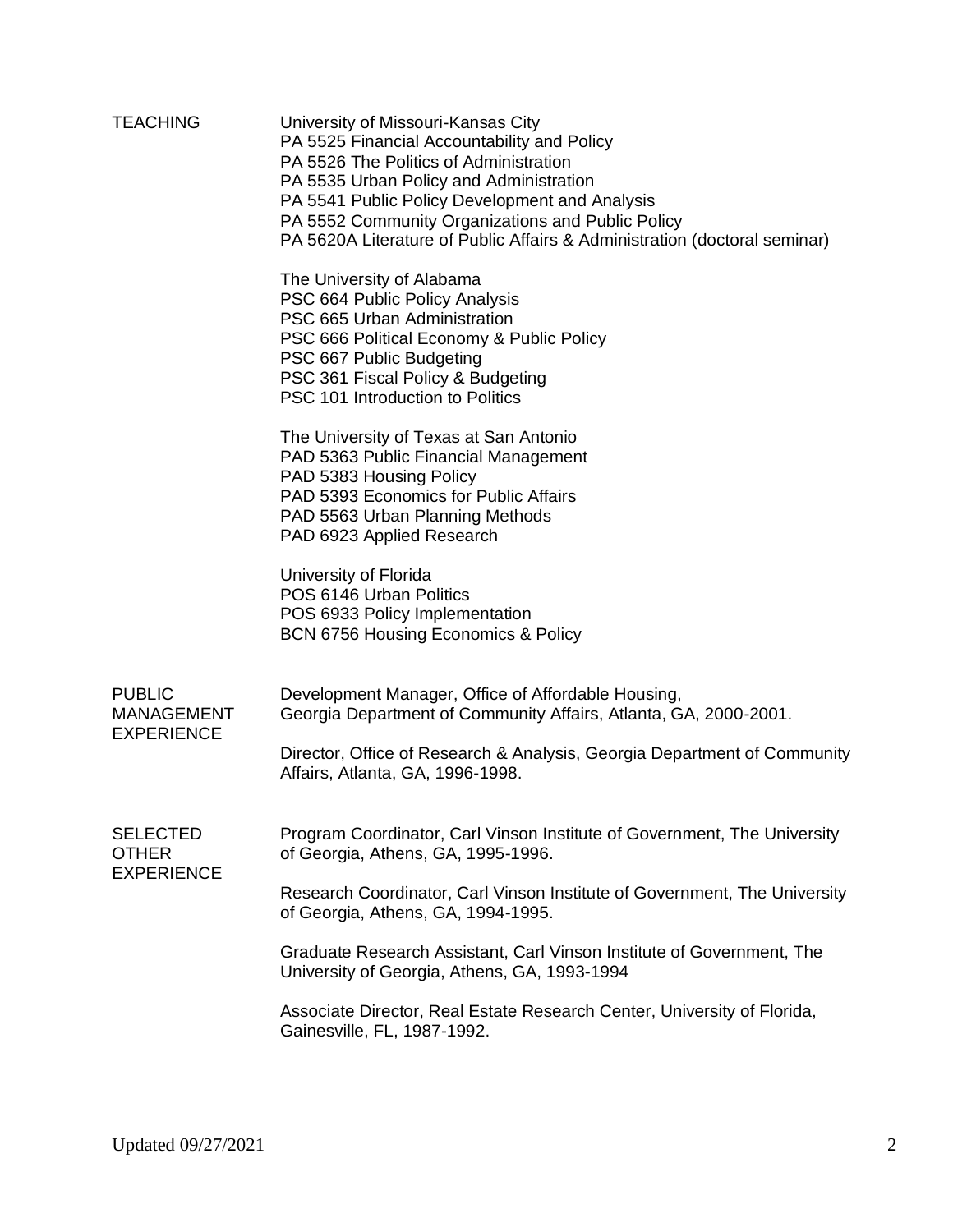- REFEREED McClure, Kirk, Anne R. Williamson, Hye-Sung Han, and Brandon Weiss.. 2020. JOURNAL The LIHTC Program, Racially or Ethnically Concentrated Areas of ARTICLES Poverty and High-Opportunity Neighborhoods. *Texas A & M Property Law Journal*. 6(2): 89-111.
	- Williamson, Anne R., and Michael J. Scicchitano. 2015. Minority Representation and Political Efficacy in Public Meetings. *Social Science Quarterly*. 96(2): 576-587.
	- Williamson, Anne R. 2014. Emerging from the Great Recession: The View from Local Government. *State and Local Government Review*. 46(4): 232-235.
	- Williamson, Anne R. 2014. Public Meetings as Sources of Citizen Input: Comparing Attendees with Citizens at Large. *The Social Science Journal*. 51(2): 191-200.
	- Williamson, Anne R., and Michael J. Scicchitano. 2014. Dimensions of Public Meeting Participation: Evidence from Florida's Truth-in-Millage Act. *Urban Affairs Review*. 50(1): 134-146.
	- Williamson, Anne R. 2011. Can They Afford the Rent? Resident Cost Burden in Low Income Housing Tax Credit Developments. *Urban Affairs Review.* 46(6): 775-799.
	- Williamson, Anne R. 2010. Public Organizations as Principals in an Era of New Governance: Evidence from the U.S. Low Income Housing Tax Credit Program. *International Journal of Public Administration*. 33(11): 551-563.
	- Williamson, Anne R., Marc T. Smith, and Marta Strambi-Kramer. 2009. Housing Choice Vouchers, the Low Income Housing Tax Credit, and the Federal Poverty Deconcentration Goal. *Urban Affairs Review*. 45(1): 119- 132.
	- Smith, Marc T., and Anne R. Williamson. 2008. The Low Income Housing Tax Credit and Inner City Revitalization. *Housing and Society*. 35(1): 129-142.
	- Fogel, Sondra J., Marc T. Smith, and Anne R. Williamson. 2008. A Decent Home for Every Family? Housing Policy Initiatives since the 1980s. *Journal of Sociology & Social Welfare*. 35(1): 175-196.
	- Fogel, Sondra J., Marc T. Smith, and Anne R. Williamson. 2008. Owning a Home: New Opportunities and Challenges for Low-Income Women. *Journal of Poverty*. 12(1): 102-123.
	- Fogel, Sondra J., Marc T. Smith, and Anne R. Williamson. 2007. Creating New Patterns of Social and Economic Activity through Planned Housing Environments: HOPE VI and Neighborhood Transformation. *Journal of Community Practice*. 15(4): 97-115.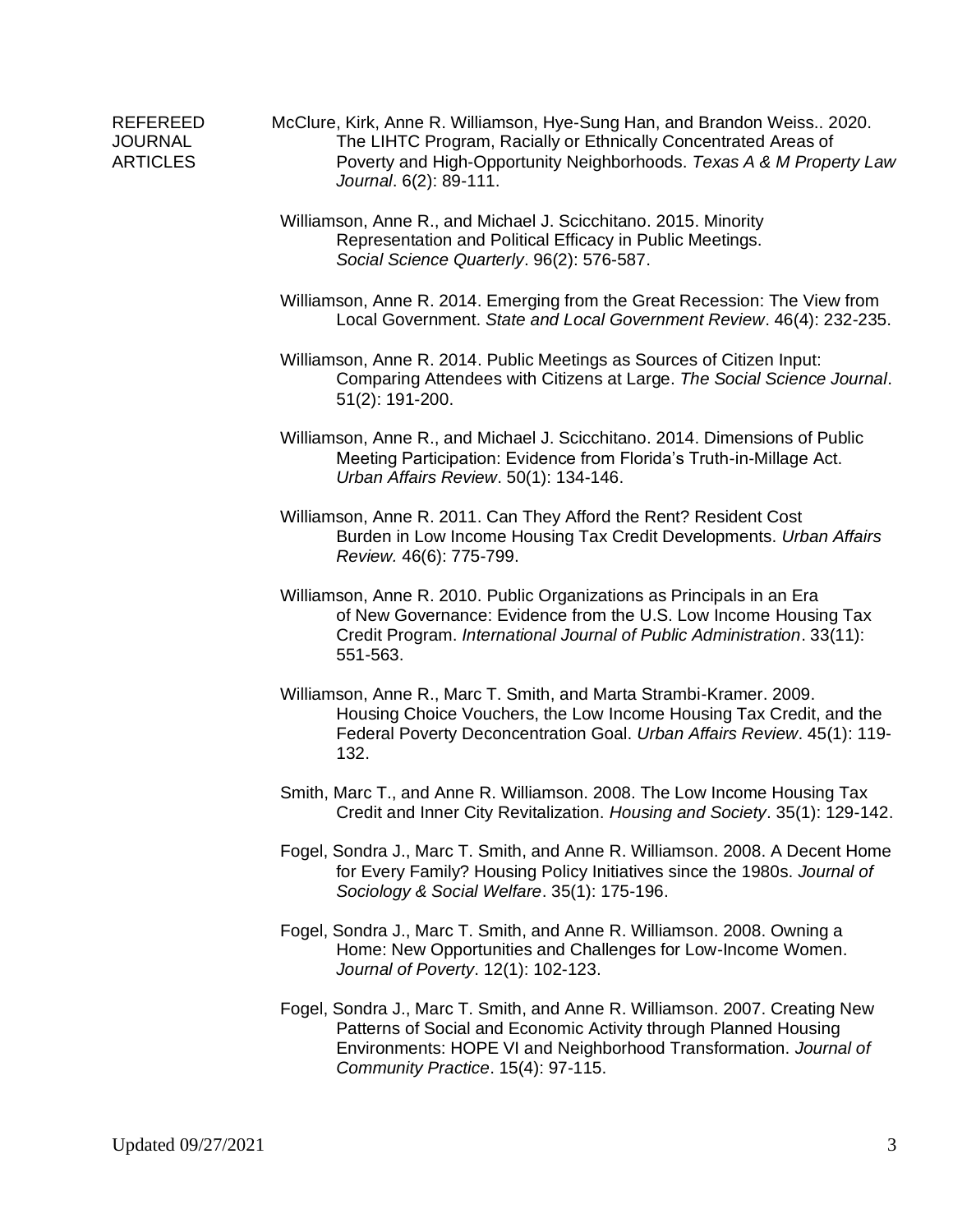| <b>UNDER</b><br><b>REVIEW</b>      | Williamson, Anne R. 2021. Seeking Citizen Participation in Public<br>Decision Making: Bureaucratic Compliance or Something More?                                                                                                                                                     |  |
|------------------------------------|--------------------------------------------------------------------------------------------------------------------------------------------------------------------------------------------------------------------------------------------------------------------------------------|--|
| IN PREPARATION                     | Williamson, Anne R. Collective Impact and a Wicked Social Problem:<br>Addressing Student Homelessness Through Community Action                                                                                                                                                       |  |
| <b>BOOK REVIEW</b>                 | Williamson, Anne R. 2017. Escaping Jurassic Government: How to Recover<br>America's Lost Commitment to Competence by Donald F. Kettl. Journal<br>of Public and Nonprofit Affairs, 3(3).                                                                                              |  |
| <b>CONFERENCE</b><br><b>PAPERS</b> | Williamson, Anne R. 2019. Collective Impact and a Wicked Social Problem:<br>Addressing Student Homelessness. Midwest Public Affairs Conference.<br>Indianapolis, IN (September).                                                                                                     |  |
|                                    | Williamson, Anne R. 2018. Collective Impact and a Wicked Social Problem:<br>Addressing Student Homelessness in Kansas City, Kansas. Community<br>Development Society. Detroit, MI (July).                                                                                            |  |
|                                    | Scicchitano, Michael J., and Anne R. Williamson. 2013. Electronic Democracy<br>and Citizen Participation. Alabama Political Science Association.<br>Tuscaloosa, AL (April).                                                                                                          |  |
|                                    | Williamson, Anne R., and Michael J. Scicchitano. 2013. Minority Participation in<br>Public Meetings. American Society for Public Administration. New<br>Orleans, LA (March).                                                                                                         |  |
|                                    | Williamson, Anne R., and Michael J. Scicchitano. 2011. The Impact of State-<br>Mandated Information Requirements on Citizen Participation in Local<br>Government Tax and Budget Decision Processes. Association for<br>Budgeting and Financial Management. Washington, DC (October). |  |
|                                    | Williamson, Anne R. 2010. University Partnerships and Community Participation.<br>Community Development Society/International Association for<br>Community Development. New Orleans, LA (July).                                                                                      |  |
|                                    | Scicchitano, Michael J., Anne R. Williamson, and Jacquelyn Esposito. 2010.<br>Electronic Democracy and Urban Government. Midwest Political Science<br>Association. Chicago, IL (April).                                                                                              |  |
|                                    | Williamson, Anne R., and Michael J. Scicchitano. 2009. Explaining Citizen<br>Participation in Urban Governance. American Society for Public<br>Administration. Miami, FL (March).                                                                                                    |  |
|                                    | Williamson, Anne R. 2009. Is the Low Income Housing Tax Credit Consistent<br>with U.S. Housing Policy Goals? Urban Affairs Association. Chicago, IL<br>(March).                                                                                                                      |  |
|                                    | Williamson, Anne R., and Michael J. Scicchitano. 2008. Dimensions of<br>Representation in Local Government Tax and Budget Decisions.<br>Association of Budgeting and Financial Management. Chicago, IL<br>(October).                                                                 |  |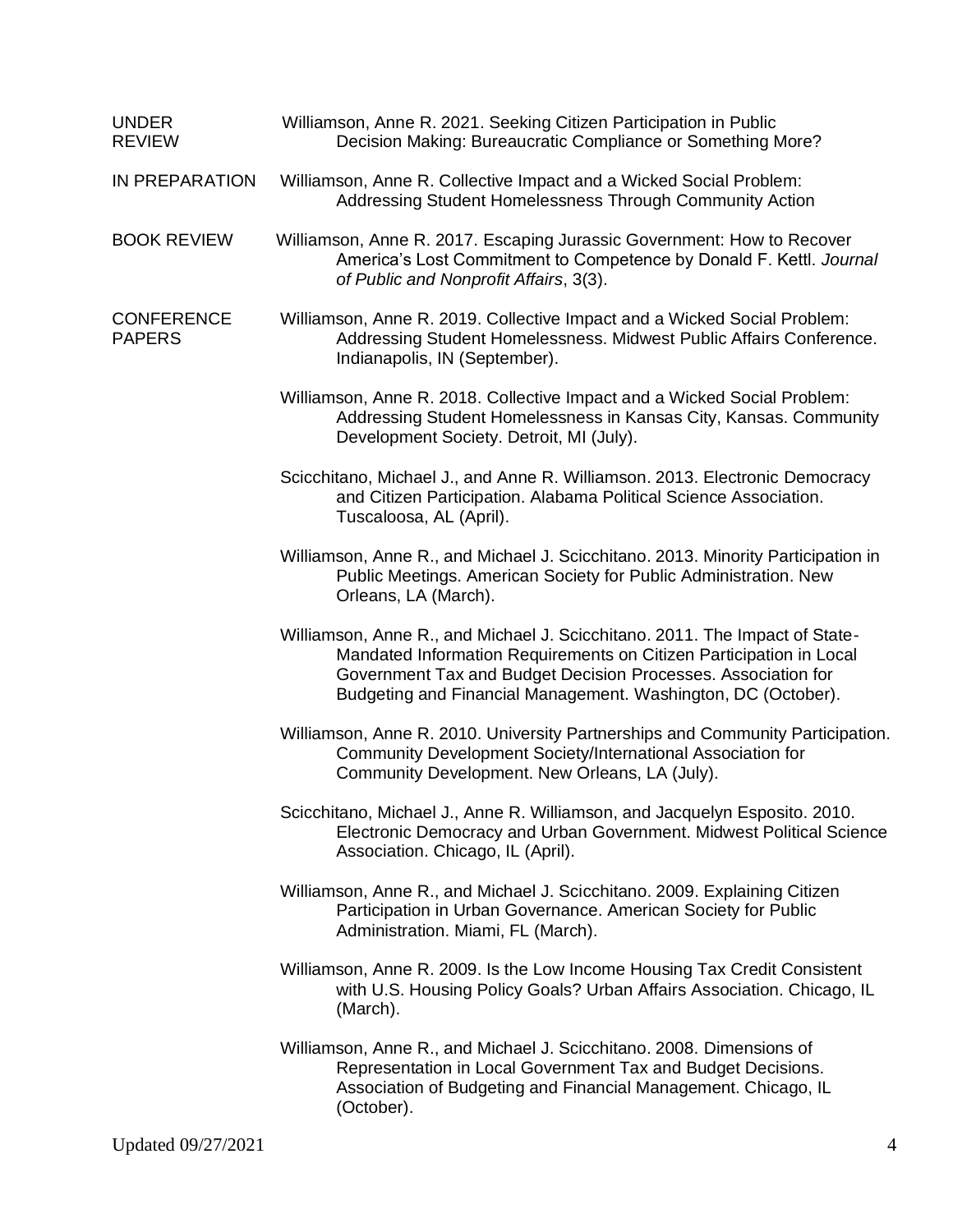- Scicchitano, Michael J., Anne R. Williamson, and Tracy L. Johns. 2008. Citizen Participation and City Governance. Southeastern Conference for Public Administration. Orlando, FL (September).
- Williamson, Anne R., and Svetlana Olbina. 2008. Fostering Citizen Participation in the Creation of Sustainable Communities. Urban Affairs Association. Baltimore, MD (April).
- Williamson, Anne R. 2008. Citizen Participation and Urban Governance. American Society for Public Administration. Dallas, TX (March).
- Williamson, Anne R., and Michael J. Scicchitano. 2007. Informed Citizens and the Local Government Budget Process: Florida's Truth-in-Millage Act. Association for Budgeting and Financial Management. Washington, DC (October).
- Smith, Marc T., and Anne R. Williamson 2007. Local Housing Plans and the Low Income Housing Tax Credit. American Collegiate Schools of Planning. Milwaukee, WI (October).
- Smith, Marc T., Anne R. Williamson, and Marta Strambi-Kramer. 2005. The Use of Housing Choice Vouchers in Low Income Housing Tax Credit Developments. American Real Estate and Urban Economics Association. Washington, DC (May).
- Williamson, Anne R. 2005. Performance and Accountability in an Era of New Governance. American Society for Public Administration. Milwaukee, WI (April).
- Williamson, Anne R. 2004. Federal Tax Policy as Social Policy: Devolution and the Role of the States in the Low Income Housing Tax Credit Program. Association for Budgeting and Financial Management. Chicago, IL (October).
- Williamson, Anne R. 2003. The Low Income Housing Tax Credit and Community Revitalization: The Impact of Bureaucratic Disposition and Discretion on Policy Implementation. Southeastern Conference for Public Administration. Savannah, GA (October).
- PUBLIC SERVICE Williamson, Anne R. Impact KCK Assessment 2019-2020: A Five-Year Milestone PUBLICATIONS in Serving Homeless Students and Families. Community Analytics, LLC, Kansas City, Missouri. June 2021.
	- Williamson, Anne R. Regional Houseless Forum Event Report. City of Kansas City Houseless Task Force, Kansas City, Missouri. June 2021.
	- Williamson, Anne R. Northeast Kansas City Housing Solutions Summit Event Report. Community Analytics, LLC, Kansas City, Missouri. May 2021.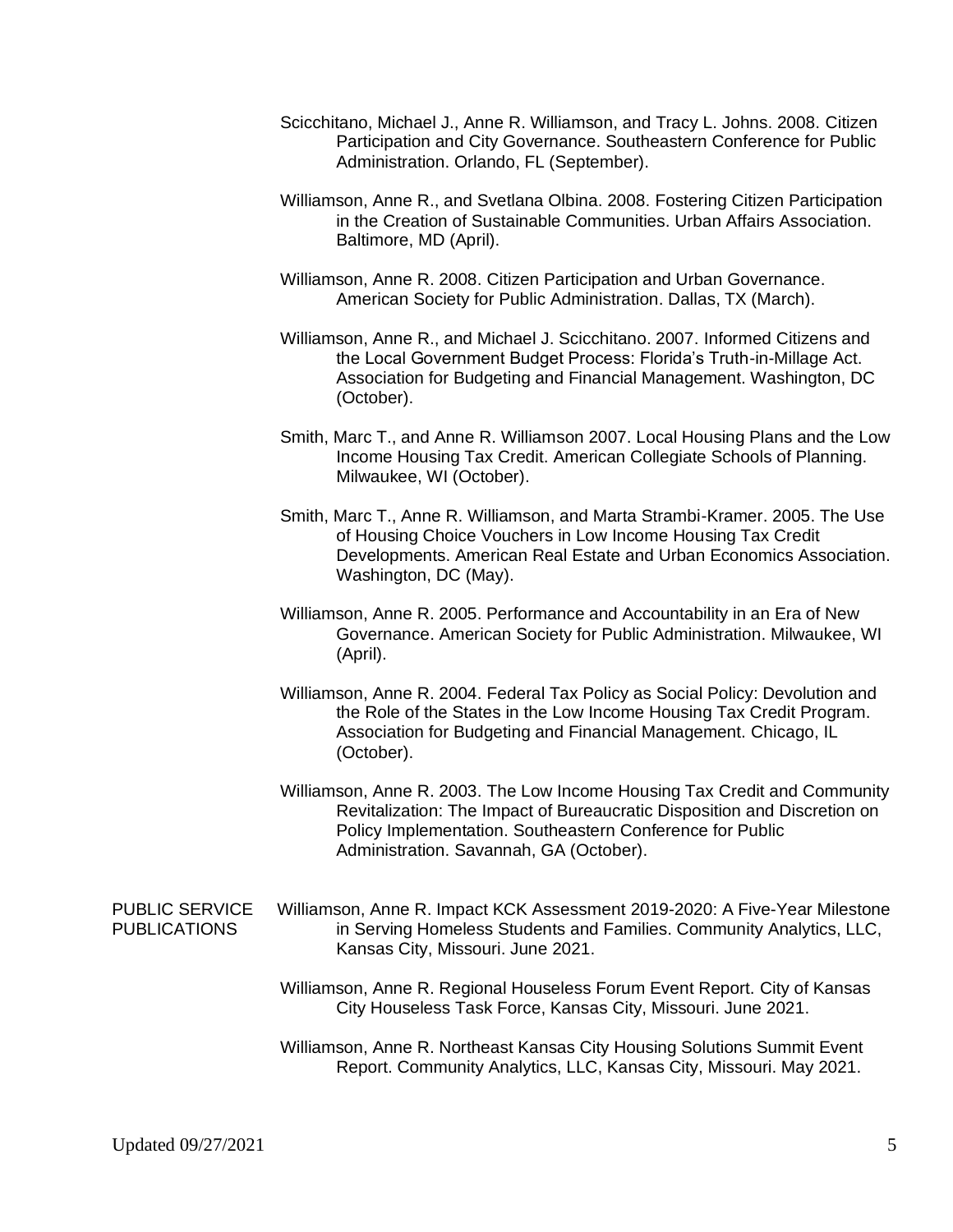- Update to the Five-Year Strategic Plan for Affordable Housing for the State Missouri. Missouri Housing Development Commission, Kansas City, Missouri. April 2021.
- Five-Year Strategic Plan for Affordable Housing for the State of Missouri. Missouri Housing Development Commission, Kansas City, Missouri. May 2020.
- Williamson, Anne R. Impact KCK Assessment 2018-2019: Continuing to Serve Homeless Students and Families. L.P. Cookingham Institute of Urban Affairs, Henry W. Bloch School of Management, University of Missouri-Kansas City. May 2020.
- Williamson, Anne R. Sedgwick County Schools Community Assessment: Foundation for Action to End Student Homelessness. Vital Impact Consulting, LLC. December 2018.
- Williamson, Anne R. Shawnee County Schools Community Assessment: Foundation for Action to End Student Homelessness. Vital Impact Consulting, LLC. January 2019.
- Greater Kansas City Coalition to End Homelessness (GKCCEH) 2017 Annual Report. December 2018.
- Williamson, Anne R. Impact KCK Assessment: Reducing Student Homelessness through Collective Impact. L.P. Cookingham Institute of Urban Affairs, Henry W. Bloch School of Management, University of Missouri-Kansas City. October 2018.
- Impact KCK Toolkit: A Guide to Replication. L.P. Cookingham Institute of Urban Affairs, Henry W. Bloch School of Management, University of Missouri-Kansas City. September 2018.
- Serving Homeless Students in the Kansas City Region: Barriers and Best Practices. L.P. Cookingham Institute of Urban Affairs, Henry W. Bloch School of Management, University of Missouri-Kansas City. Special Report Series. November 2017 (with Damon Guinn).
- Kansas City Scholars: An Assessment of a Community-Engaged Development Process. Ewing Marion Kauffman Foundation. September 2016.
- Effective Citizen Participation in Fair Housing Planning Processes. L.P. Cookingham Institute of Urban Affairs, Henry W. Bloch School of Management, University of Missouri-Kansas City. Action Brief Series. June 20, 2016 (with Guillermo Mejia).
- Affirmatively Furthering Fair Housing: Understanding the New Rule. L.P. Cookingham Institute of Urban Affairs, Henry W. Bloch School of Management, University of Missouri-Kansas City. Issue Brief Series. April 25, 2016 (with Guillermo Mejia).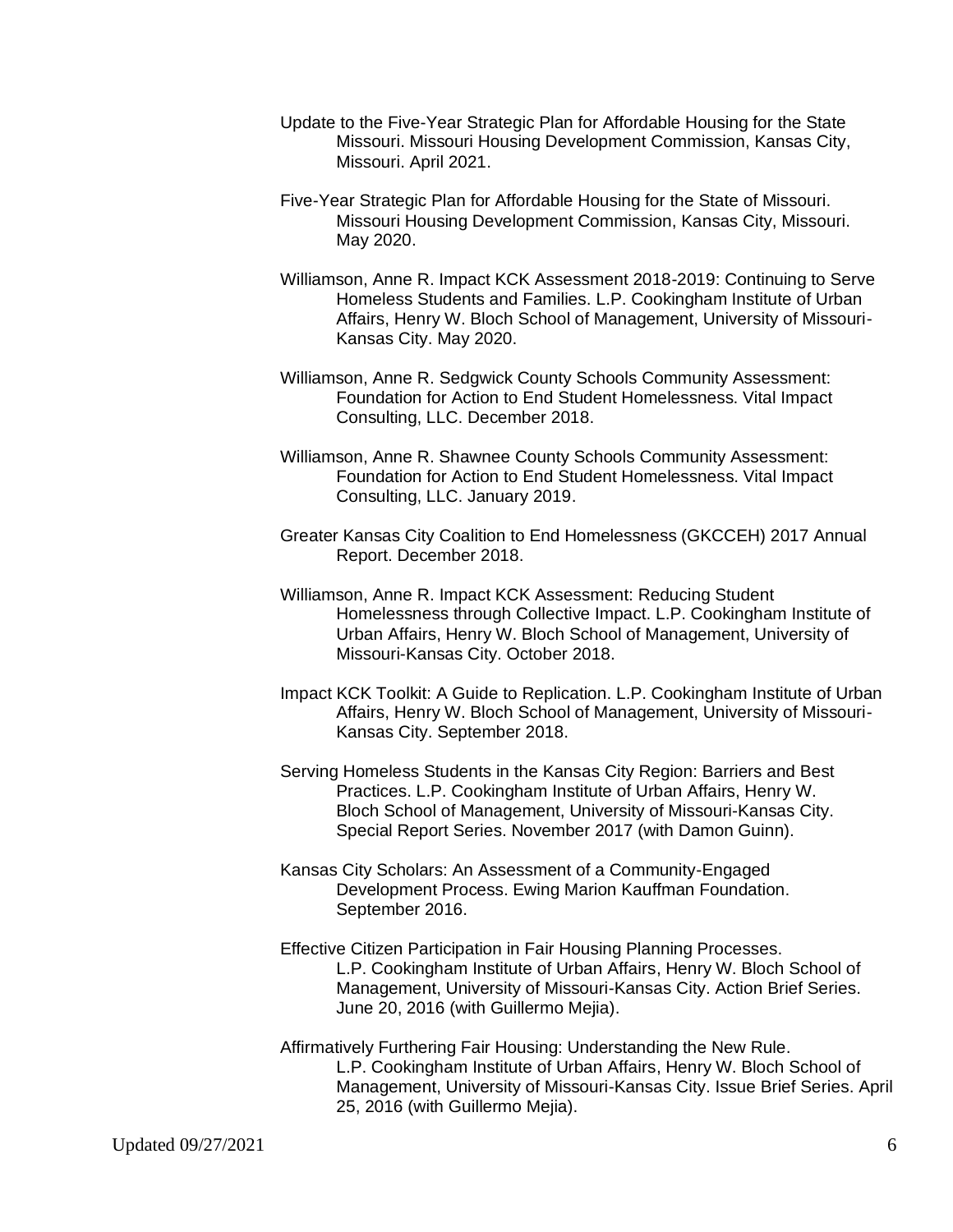- Housing Discrimination Study, Phase I: Persons with Disabilities. Jacksonville Human Rights Commission, Jacksonville, FL. 2015. (project director and lead author).
- Consolidated Housing & Community Development Plan. City of Griffin, GA. 2012. Pond & Company, Atlanta, GA (housing policy expert and contributing author).
- Analysis of Impediments to Fair Housing Choice, City of Jacksonville, FL. 2011. Shimberg Center for Housing Studies, University of Florida, Gainesville, FL (project director and lead author).
- City of Jacksonville Consolidated Plan, 2011-2016. 2011. Shimberg Center for Housing Studies, Gainesville, FL (project director and lead author).
- Analysis of Impediments to Fair Housing Choice, Hillsborough County, FL. 2010. Shimberg Center for Housing Studies, University of Florida, Gainesville, FL (project director and lead author).
- Occupancy Standards and Disparate Impact in Low Income Housing Tax Credit Rental Housing: An Analysis of Broward and Miami-Dade Counties (A Fair Housing Analysis). 2008. Housing Opportunities Project for Excellence, Inc., Miami Gardens, FL (sole author).
- The Oaks at Riverview: A HOPE VI Evaluation*.* 2008. Shimberg Center for Affordable Housing, University of Florida, Gainesville, FL (project director and lead author).
- City of Deltona Consolidated Plan. 2008. City of Deltona, FL (project director and lead author).
- Polk County Housing Needs Assessment*.* 2008. Shimberg Center for Affordable Housing, University of Florida, Gainesville, FL (project director and lead author).
- Housing Element of the Comprehensive Plan, Cities of Temple Terrace and Plant City, FL. 2008. Hillsborough County Planning Commission, Tampa, FL (project director and lead author).
- Housing Element of the Hillsborough County, FL Comprehensive Plan. 2008. Shimberg Center for Affordable Housing, University of Florida, Gainesville, FL (project director and lead author).
- Analysis of Impediments to Fair Housing Choice for the City of Deltona, FL. 2008. Shimberg Center for Affordable Housing, University of Florida, Gainesville, FL (project director and lead author).
- City of Deltona Housing Needs Assessment*.* 2007. Shimberg Center for Affordable Housing, University of Florida, Gainesville, FL (project director and lead author).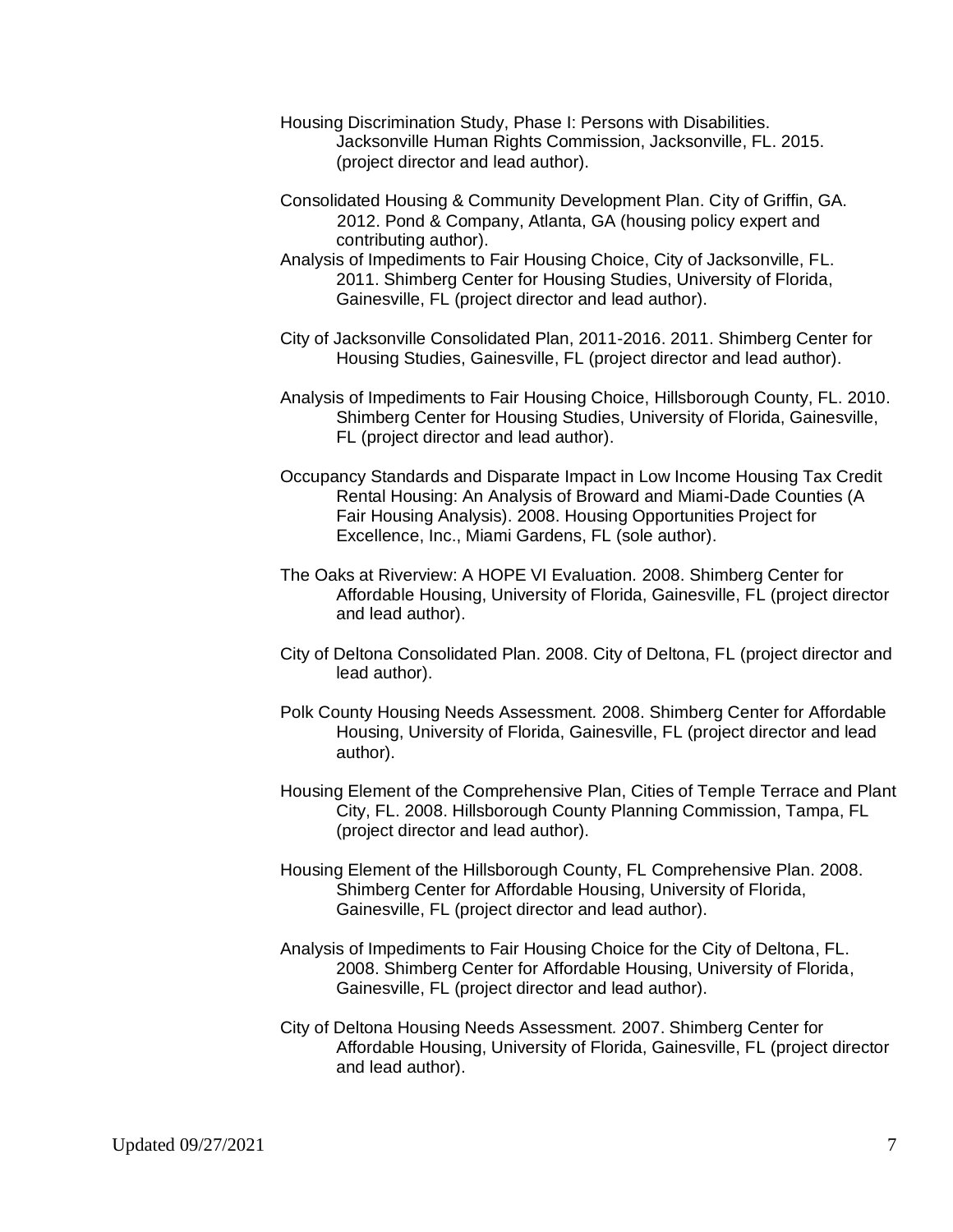- Attainable Housing for Hillsborough County's Growing Economy*.* 2006. University Partnership for Community and Economic Development, Shimberg Center for Affordable Housing, University of Florida, Gainesville, FL (project director and lead author).
- Belmont Heights Estates Economic Impact Analysis. 2006. University Partnership for Community and Economic Development, Shimberg Center for Affordable Housing, University of Florida, Gainesville, FL (project director and lead author).
- Hillsborough County Consolidated Plan, 2006-2011. 2006. Shimberg Center for Affordable Housing, University of Florida, Gainesville, FL (project director and lead author).
- A Count of the Number of Households in Florida That Qualify for Lifeline Telephone Discounts, 2000 to 2005*.* 2006. Public Utilities Research Center, University of Florida, Gainesville, FL.
- An Overview of Florida's Public Housing Authorities. 2004. *Housing News Network: The Journal of the Florida Housing Coalition*, Volume 20, no. 2, Summer.
- Public Housing Authorities in Florida: An Analysis of Selected Issues. 2004 Shimberg Center for Affordable Housing, University of Florida. Technical Note Series Publication No. 04-01. (project director and lead author).
- Housing Needs and Household Characteristics of Persons with Disabilities in Florida: An Analysis of 2000 Census Data. 2004. Shimberg Center for Affordable Housing, University of Florida. (with Anne L. Ray, Diep Nguyen, William O'Dell, Marta Strambi, and Douglas White).
- Public Housing Authorities: An Analysis of Practices and Resources for Serving Persons with Disabilities. 2003. Shimberg Center for Affordable Housing, University of Florida. Technical Note Series Publication No. 03-02. (project director and lead author).
- Georgia Affordable Housing Needs Assessment*.* 1998. Atlanta: Georgia Department of Community Affairs. (contributing editor).
- Georgia County Snapshots. 1996. Atlanta: Georgia Department of Community Affairs. (editor).

- EXTERNAL Missouri Housing Development Commission. Five-Year Strategic Affordable FUNDING Housing Plan for the State of Missouri. Principal Investigator. Cookingham Institute of Urban Affairs, Henry W. Bloch School of Management, University of Missouri-Kansas City; \$228,987; 2019.
	- Avenue of Life. Impact KCK Assessment 2018-2019. Principal Investigator. L.P. Cookingham Institute of Urban Affairs, Henry W. Bloch School of Management, University of Missouri-Kansas City; \$12,000; 2019.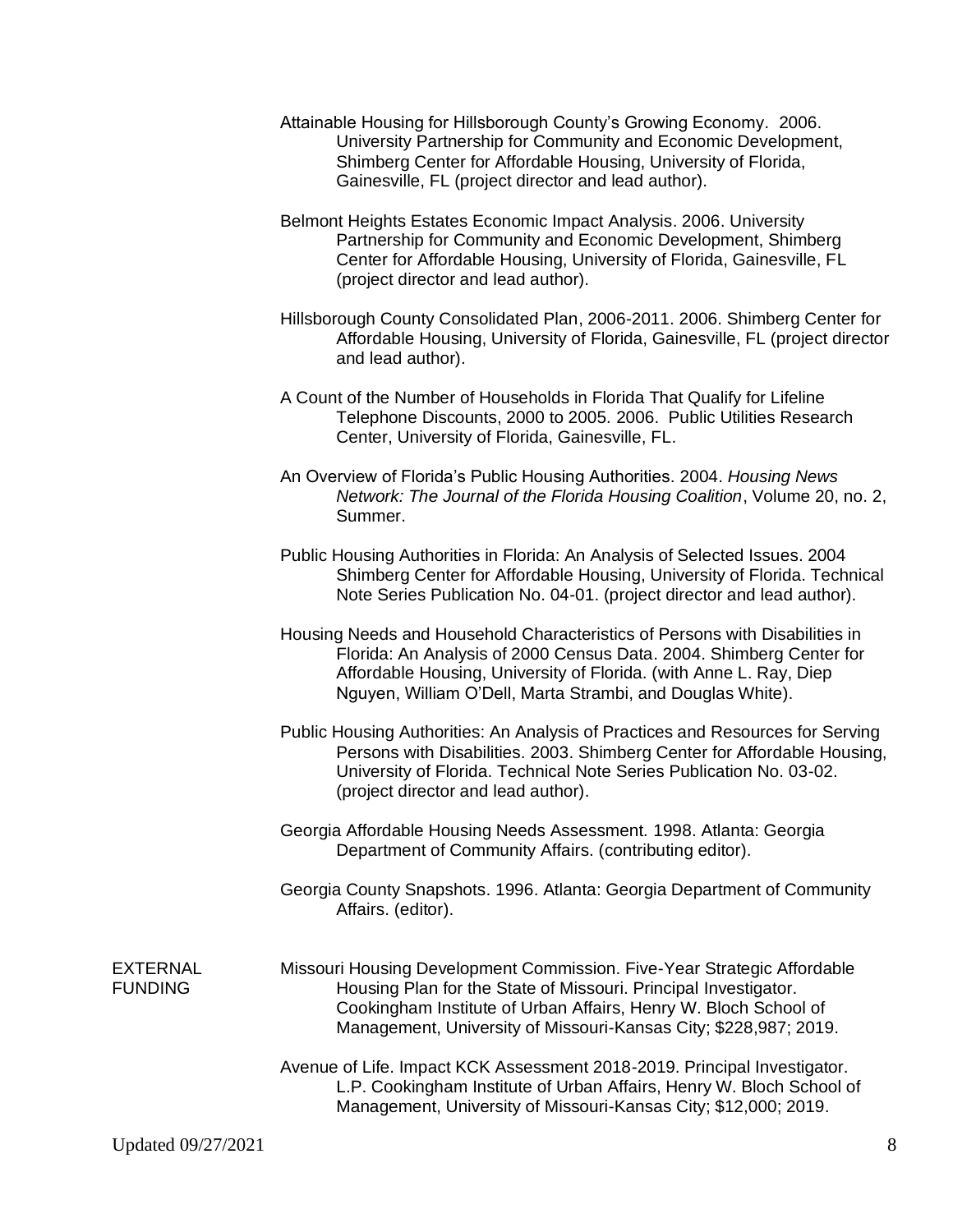- Greater Kansas City Coalition to End Homelessness. Annual Report. Principal Investigator. L.P. Cookingham Institute of Urban Affairs, Henry W. Bloch School of Management, University of Missouri-Kansas City; \$45,000; 2017.
- William T. Kemper Foundation, Kansas City, Missouri. Impact KCK Program Assessment and Toolkit. Principal Investigator. Cookingham Institute of Urban Affairs, Henry W. Bloch School of Management, University of Missouri-Kansas City; \$16,600; 2017.
- REACH Healthcare Foundation, Merriam, Kansas. Capacity Grant for Providing Technical Assistance to Community Stakeholders Ending Youth Homelessness in the Kansas City Region. Principal Investigator. Cookingham Institute of Urban Affairs, Henry W. Bloch School of Management, University of Missouri-Kansas City; \$10,000; 2017.
- U.S. Department of Housing and Urban Development (HUD). Hispanic-Serving Institutions Grant. Housing and Social Services for Foster Care Youth Transitioning to University, College or Post-Secondary Training Programs. Co-Principal Investigator. Texas Center for Housing Policy, The University of Texas at San Antonio; \$600,000; 2010-2011.
- City of Jacksonville, FL. Consolidated Plan, 2011-2016 and Analysis of Impediments to Fair Housing Choice. Project director on behalf of the Shimberg Center for Housing Studies at the University of Florida; \$87,500; 2010.
- University Area Community Development Corporation. Housing Condition and Crime, Year 5. Principal Investigator; \$85,000; 2008-2009.
- Hillsborough County, FL. Affordable Housing Advisory Board Policy Analysis and Technical Assistance. Principal Investigator; \$34,800; 2008-2009.
- Hillsborough County, FL. Analysis of Impediments to Fair Housing Choice. Principal Investigator; \$55,000; 2008-2009.
- Polk County, Florida. Housing Needs Assessment. Principal Investigator; \$40,000; 2008.
- Hillsborough County, Florida, Affordable Housing Office. Housing Element of the Hillsborough County Comprehensive Plan (to fulfill state requirements). Principal Investigator; \$24,900; 2007-2008.
- City of Deltona. Analysis of Impediments to Fair Housing Choice (to fulfill requirements of the U.S. Department of Housing and Urban Development). Principal Investigator; \$12,500; 2007.
- University Area Community Development Corporation. Housing Condition, Crime and Community Sustainability. Year 4. Principal Investigator; \$155,000; 2007-2008.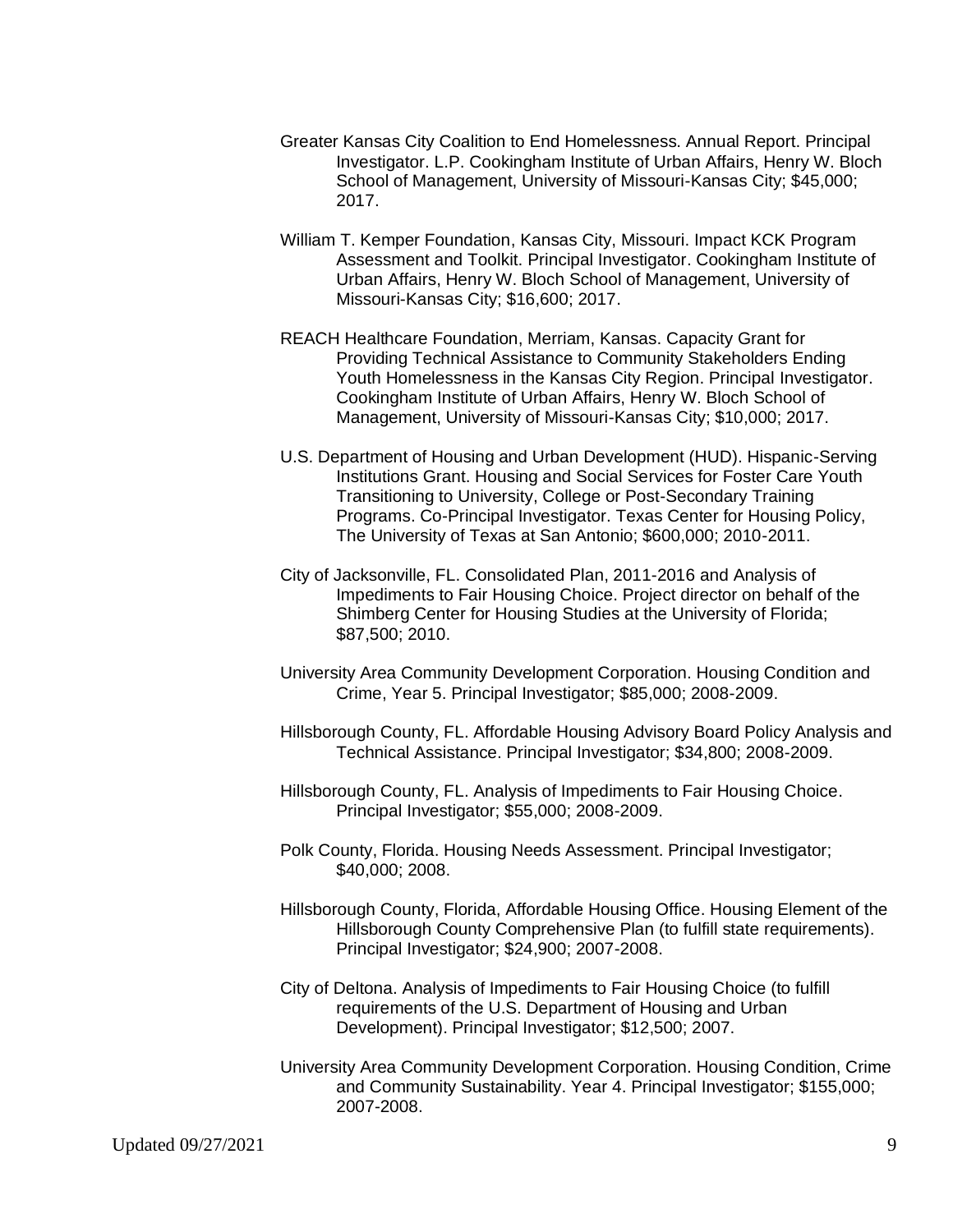- Tampa Housing Authority, The Oaks at Riverview HOPE VI Evaluation. Principal Investigator; \$82,250; 2007-2008.
- Florida Legislature, Property Tax Reform Analysis. Co-Principal Investigator; \$318,162; 2006-2007.
- City of Deltona, Housing Needs Assessment. Principal Investigator; \$20,000; 2007.
- University Area Community Development Corporation, Housing Condition Study, Year 3. Principal Investigator; \$180,000; 2006-2007.
- Hillsborough County Government, Affordable Housing Task Force Report. Principal Investigator; \$39,000; 2006.
- Hillsborough County Government, Consolidated Plan (to fulfill requirements of the U. S. Department of Housing and Urban Development). Principal Investigator; \$187,000; 2005-2006.
- Florida State Attorney General, Anti-Crime Program Evaluation of University Area Community Development Corporation, Year 2. Principal Investigator; \$155,000; 2005-2006.
- Florida State Attorney General, Anti-Crime Program Evaluation of University Area Community Development Corporation (Tampa), Year 1. Co-Principal Investigator; \$115,000; 2004-2005.
- Tampa Housing Authority, Belmont Heights Estates (HOPE VI) Economic Impact Analysis. Principal Investigator; \$71,706; 2004-2005.
- Florida Department of Community Affairs, Fiscal Impact Fee Proportionality and Affordable Housing. Co-Principal Investigator; \$24,961; 2004.
- Florida Association of Housing and Redevelopment Officials. Public Housing Authorities in Florida: An Analysis of Selected Issues; Principal Investigator; \$5,000; 2003.
- Louis de la Parte Institute of Mental Health, University of South Florida (as administrator of federal Olmstead grant funds), Public Housing Authorities: An Analysis of Practices and Resources for Serving Persons with Disabilities; Principal Investigator; \$12,000; 2003.
- Florida Department of Management Services, Governor's Working Group on Disabilities, Special Needs Demographic Research. Principal Investigator; \$10,000; 2003.

GRANTS

INTERNAL Kemper Research Award. Henry W. Bloch School of Management, RESEARCH University of Missouri-Kansas City. \$15,000. Summer 2016.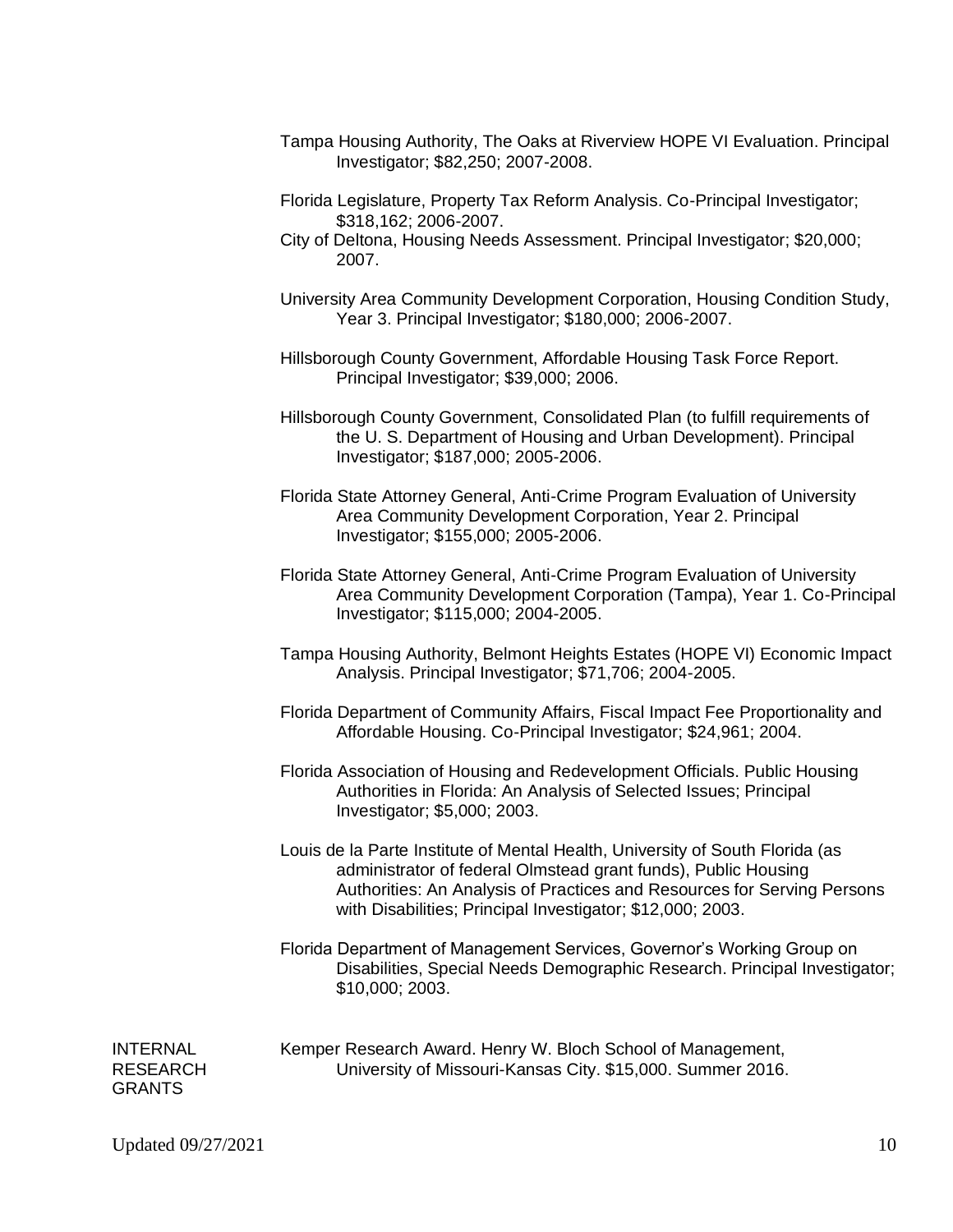|                                                                              | University of Alabama, Office of the Vice President for Research, Research<br>Grant Committee. Nonprofit Organizations and Communities. \$6,000;<br><b>Summer 2012.</b>                                                                                                                                                                                                                                                                                                                                                                                                                                                                                                                                                                                                                                                                 |
|------------------------------------------------------------------------------|-----------------------------------------------------------------------------------------------------------------------------------------------------------------------------------------------------------------------------------------------------------------------------------------------------------------------------------------------------------------------------------------------------------------------------------------------------------------------------------------------------------------------------------------------------------------------------------------------------------------------------------------------------------------------------------------------------------------------------------------------------------------------------------------------------------------------------------------|
| <b>JOURNAL</b><br><b>REVIEW</b><br><b>ACTIVITIES</b>                         | <b>Urban Affairs Review</b><br><b>Housing Policy Debate</b><br>American Review of Public Administration<br>Journal of Urban Affairs<br><b>State and Local Government Review</b><br>Journal of Policy Analysis and Management<br><b>Public Administration Review</b><br>The Social Science Journal<br>Journal of Public Administration Research & Theory<br><b>Policy Studies Journal</b><br><b>Urban Studies</b><br>Journal of Planning Literature                                                                                                                                                                                                                                                                                                                                                                                      |
| <b>EXTERNAL</b><br><b>ACADEMIC</b><br><b>SERVICE</b>                         | Editorial Board Member, State and Local Government Review, December 2019-<br>present.<br>Editorial Board Member, American Review of Public Administration, March 2016-<br>present.<br>Executive Committee Member, Section on Public Administration Education,<br>American Society for Public Administration, June 2017-March 2019.<br>Executive Committee Member, Section on Intergovernmental Administration and<br>Management (SIAM), American Society for Public Administration, March<br>2018-present.<br>Co-Chair, Journal Sponsorship Committee, Section on Intergovernmental<br>Administration and Management (SIAM), American Society for Public<br>Administration, May 2019-present.<br>Urban Affairs Association Publication Committee, August 2015-present.<br>Podcast Editor, State and Local Government Review, 2014-2016. |
| <b>OTHER</b><br><b>TEACHING &amp;</b><br><b>SERVICE</b><br><b>ACTIVITIES</b> | MPA Urban Emphasis Lead Faculty Member, UMKC, August 2015-May 2020.<br>Faculty Leadership Committee, UMKC, 2019-2020.<br>Diversity Committee, UMKC, 2018-2019.<br>Council on Graduate Studies, UMKC, August 2017-August 2019.<br>Graduate Program Task Force, UMKC, 2017.<br>Governance Committee, 2016-2018.<br>Oversight Committee, 2016-2019.<br>Budget and Resources Committee, 2015-2019.<br>Master of Public Administration (MPA) Program Director, UA, 2014-2015.<br>Faculty mentor, University of Alabama Emerging Scholars Program,<br>Spring 2012 to June 2015.<br>Faculty advisor, Graduate Public Administration Association, University of<br>Alabama, Fall 2012 to June 2015.<br>Co-Director, MS in Urban and Regional Planning, 2009-2011.                                                                               |
| DEPARTMENTAL                                                                 | MPA Program Search Committee, UMKC, 2019.                                                                                                                                                                                                                                                                                                                                                                                                                                                                                                                                                                                                                                                                                                                                                                                               |

Updated 09/27/2021 11